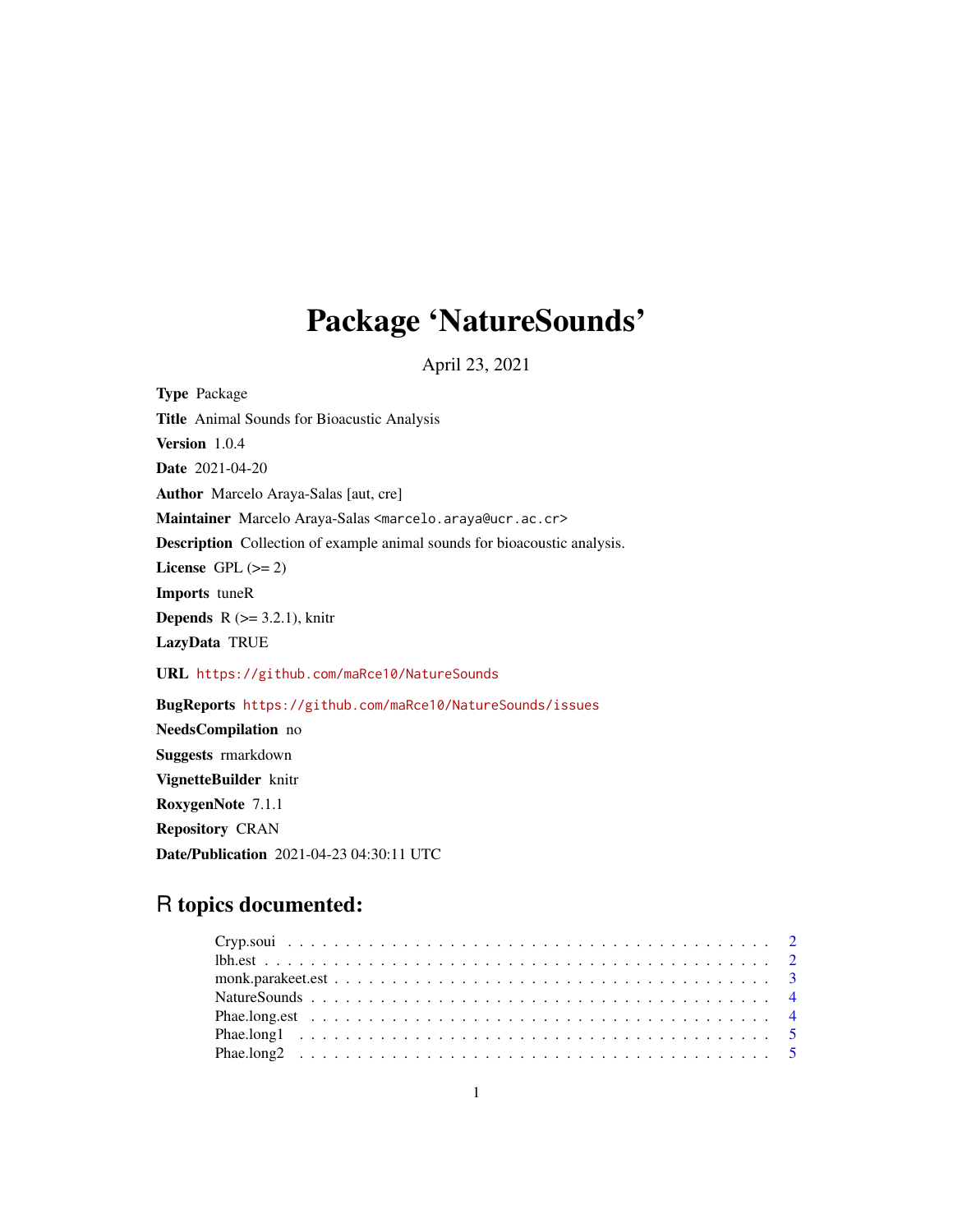#### <span id="page-1-0"></span> $2 \angle$

| Index |  |  |  |  |  |  |  |  |  |  |  |  |  |  |  |  |  |  |  |  |
|-------|--|--|--|--|--|--|--|--|--|--|--|--|--|--|--|--|--|--|--|--|
|       |  |  |  |  |  |  |  |  |  |  |  |  |  |  |  |  |  |  |  |  |
|       |  |  |  |  |  |  |  |  |  |  |  |  |  |  |  |  |  |  |  |  |

| Cryp.soui |  |  |
|-----------|--|--|
|           |  |  |

Acoustic recording of Crypturellus soui (Little Tinamou).

# Description

Acoustic recording of *Crypturellus soui* (Little Tinamou).

#### Usage

data(Cryp.soui)

# Format

One .wav file:

Cryp.soui *Crypturellus soui* recording

#### Source

<https://www.xeno-canto.org/154190>

lbh.est *Extended selection table of* Phaethornis longirostris *songs*

# Description

'lbh.est' contains an *extented selection table* following the warbleR package object format. The data contains the annotations and wave objects of 50 long-billed hermit songs from 10 different song types (5 per song type, 'lek.song.type' column) recorded at 8 leks ('lek' column) in the Caribbean slope of Costa Rica.

# Usage

data(lbh.est)

# Format

One object of class extended selection table (following warbleR package format) and data frame.

# Details

Extended selection table of *Phaethornis longirostris* (Long-billed Hermit) songs.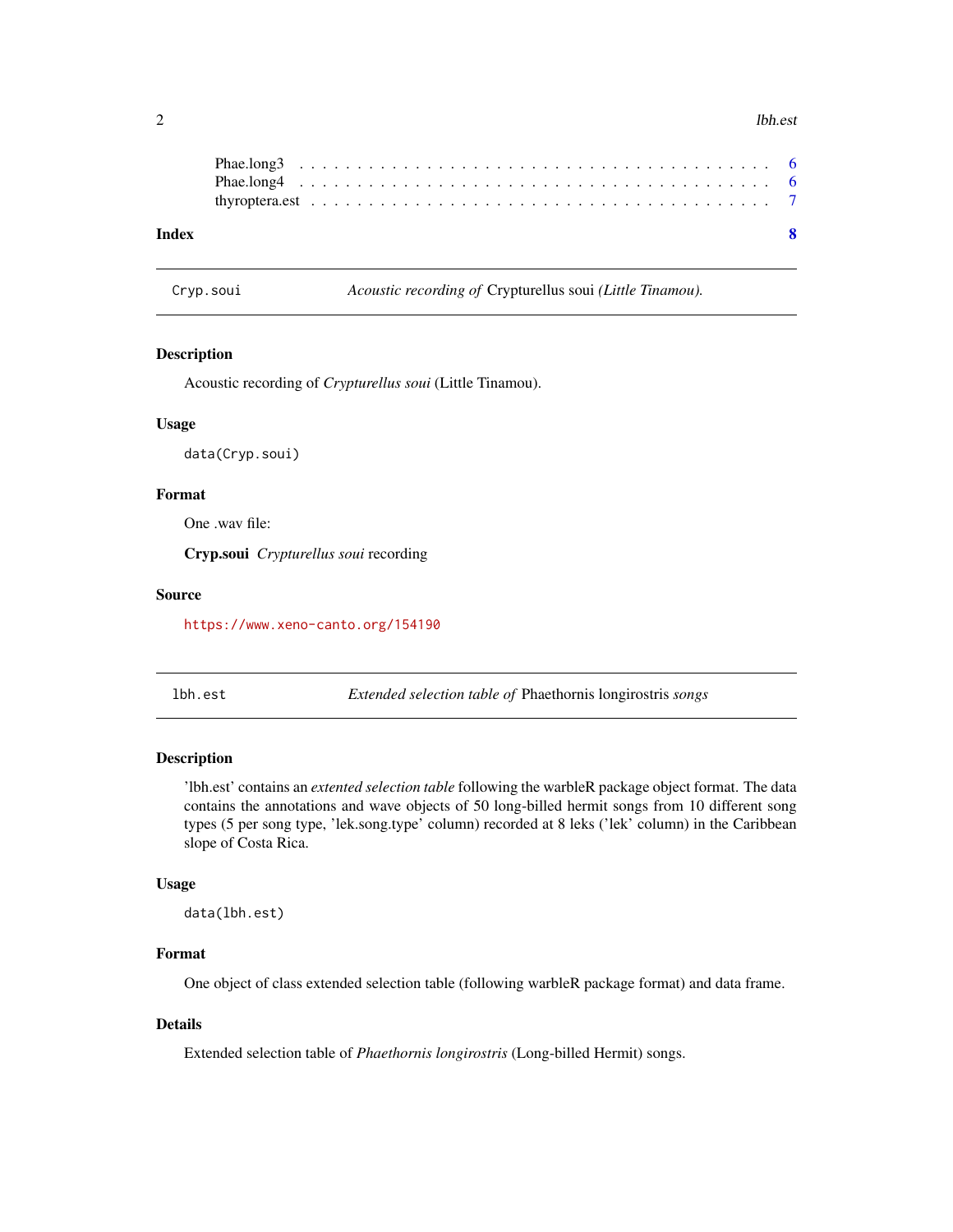# <span id="page-2-0"></span>monk.parakeet.est 3

#### References

Araya-Salas M, G Smith-vidaurre, D Mennill, P Gonzalez-Gomez, J Cahill & T Wright. 2019. Social group signatures in hummingbird displays provide evidence of co-occurrence of vocal and visual learning. Proceedings of the Royal Society B. 286: 20190666

monk.parakeet.est *Extended selection table of monk parakeet contact calls*

# Description

'monk.parakeet.est' contains an *extented selection table* following the warbleR package object format. The data contains the annotations and wave objects of 52 monk parake calls from four different social scales (flock individual, pair, site, 'scale' column). The 'ID' column labels selections belonging to the same individual when 'scale == "Individual'. See Smith-Vidaurre, Araya-Salas & Wright (2019) for more details.

#### Usage

```
data(monk.parakeet.est)
```
#### Format

One object of class extended selection table (following warbleR package format) and data frame.

# Details

Extended selection table of monk parakeet (*Myiopsitta monachus*) contact calls.

# Source

Data used in Smith-Vidaurre, Araya-Salas & Wright (2019)

#### References

Smith-Vidaurre G, Araya-Salas M, & Wright T F. 2019. Individual signatures outweigh social group identity in contact calls of a communally nesting parrot. Behavioral Ecology.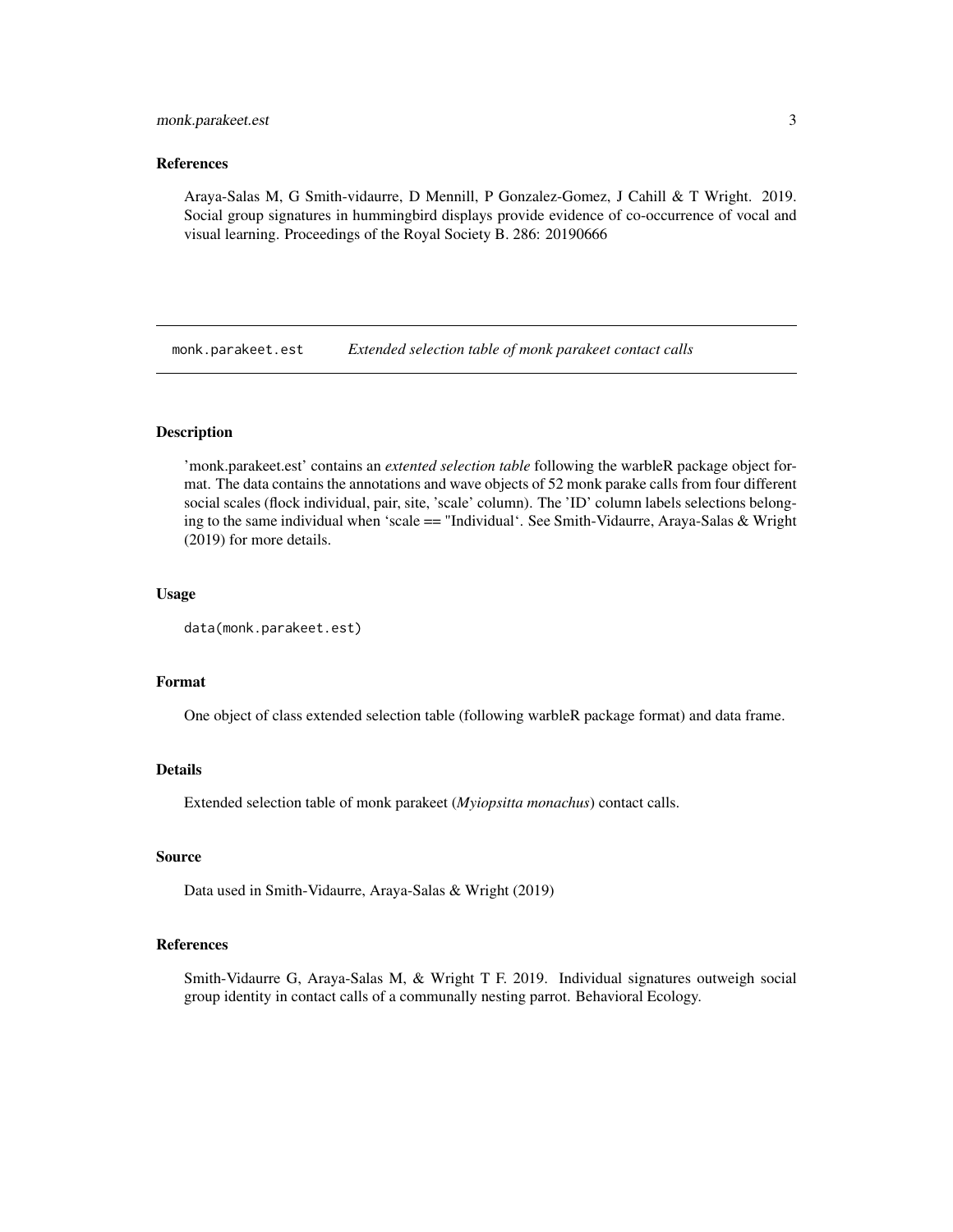#### **Description**

NatureSounds is a package containing a collection of example animal sounds for bioacoustic analysis. The main goal is to provide example recordings to faciliate the development of bioacoustic tools in the R environment.

# Details

Most data sets are provided as extended selection tables. These are R objects that contains both the annotations (locations of signals in time and frequency) and the corresponding acoustic data as wave objects. Therefore, these are \*\*self-contained objects\*\* since the original sound files are no longer needed to perform acoustic analyses. These objects are created by the 'selection\_table()' function from [warbleR.](https://cran.r-project.org/package=warbleR) Take a look at the [intro to warbleR vignette](https://cran.r-project.org/package=warbleR/vignettes/Intro_to_warbleR.html) for more details. Check out the packages [warbleR,](https://cran.r-project.org/package=warbleR) [tuneR](https://cran.r-project.org/package=tuneR) and [seewave](https://cran.r-project.org/package=seewave) for sound file manipulation and analysis in R.

License: GPL  $(>= 2)$ 

# Author(s)

Marcelo Araya-Salas Maintainer: Marcelo Araya-Salas (<marceloa27@gmail.com>)

Phae.long.est *Extended selection table of* Phaethornis longirostris *songs*

# Description

'Phae.long.est' contains an *extented selection table* following the warbleR package object format. The data contains the annotations and wave objects of 50 long-billed hermit songs from 10 different song types (5 per song type, 'lek.song.type' column) recorded at 8 leks ('lek' column) in the Caribbean slope of Costa Rica. THIS DATA SET HAS BEEN RENAMED AS 'lbh.est'. 'Phae.long.est' WILL BE DEPRECATED IN FUTURE VERSIONS.

#### Usage

```
data(Phae.long.est)
```
# Format

One object of class extended selection table (following warbleR package format) and data frame.

### Details

Extended selection table of *Phaethornis longirostris* (Long-billed Hermit) songs.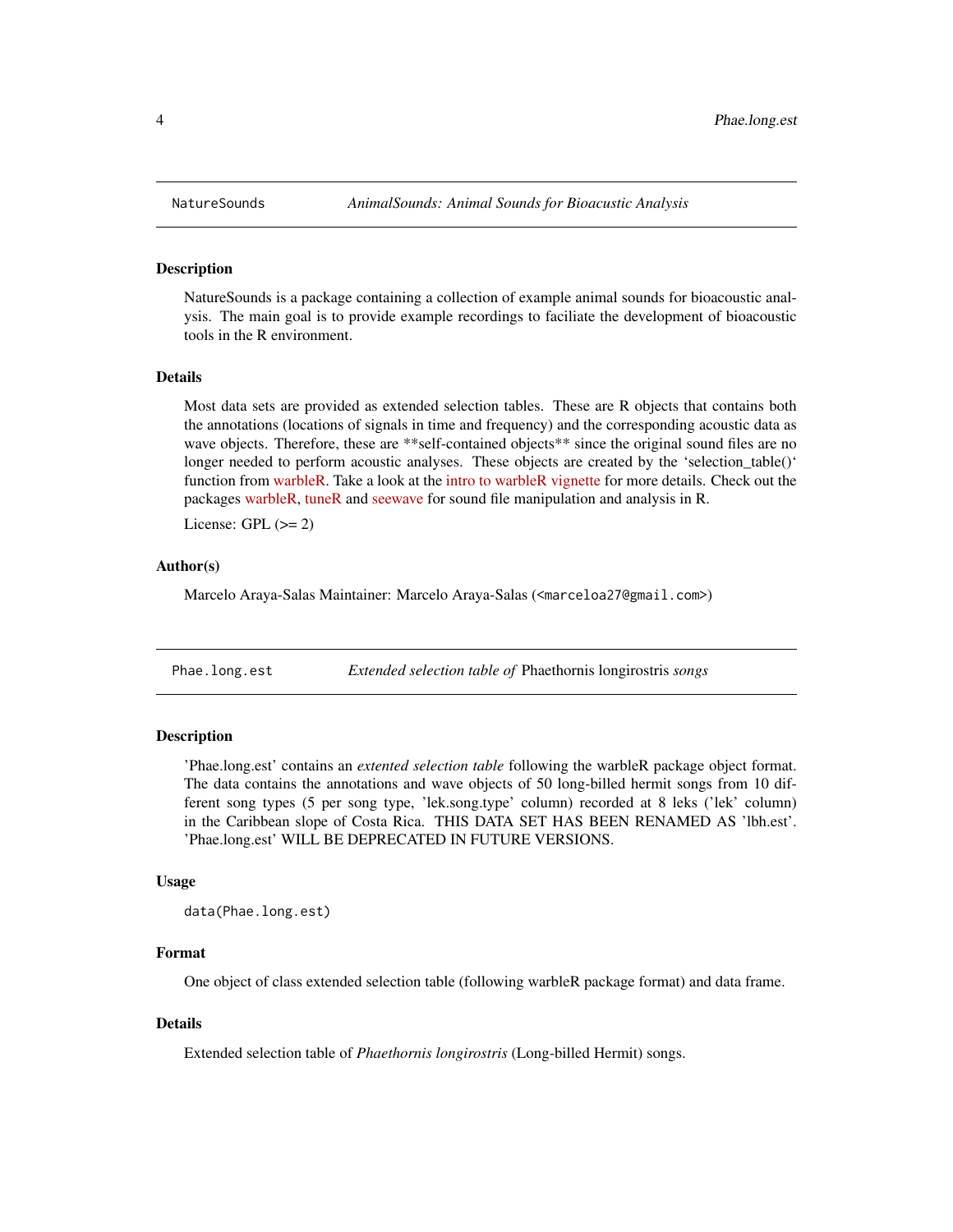# <span id="page-4-0"></span>Phae.long1 5

# References

Araya-Salas M, G Smith-vidaurre, D Mennill, P Gonzalez-Gomez, J Cahill & T Wright. 2019. Social group signatures in hummingbird displays provide evidence of co-occurrence of vocal and visual learning. Proceedings of the Royal Society B. 286: 20190666

Phae.long1 *Audio recording #1 of* Phaethornis longirostris

#### Description

Audio recording #1 of *Phaethornis longirostris* (Long-billed Hermit).

# Usage

data(Phae.long1)

# Format

One .wav file:

Phae.long1 *Phaethornis longirostris* #1 recording

#### Source

<https://www.xeno-canto.org/contributor/EMCWQLLKEW>

Phae.long2 *Audio recording #2 of* Phaethornis longirostris

# Description

Audio recording #2 of *Phaethornis longirostris* (Long-billed Hermit).

#### Usage

data(Phae.long2)

#### Format

One .wav file:

Phae.long2 *Phaethornis longirostris* #2 recording

# Source

<https://www.xeno-canto.org/contributor/EMCWQLLKEW>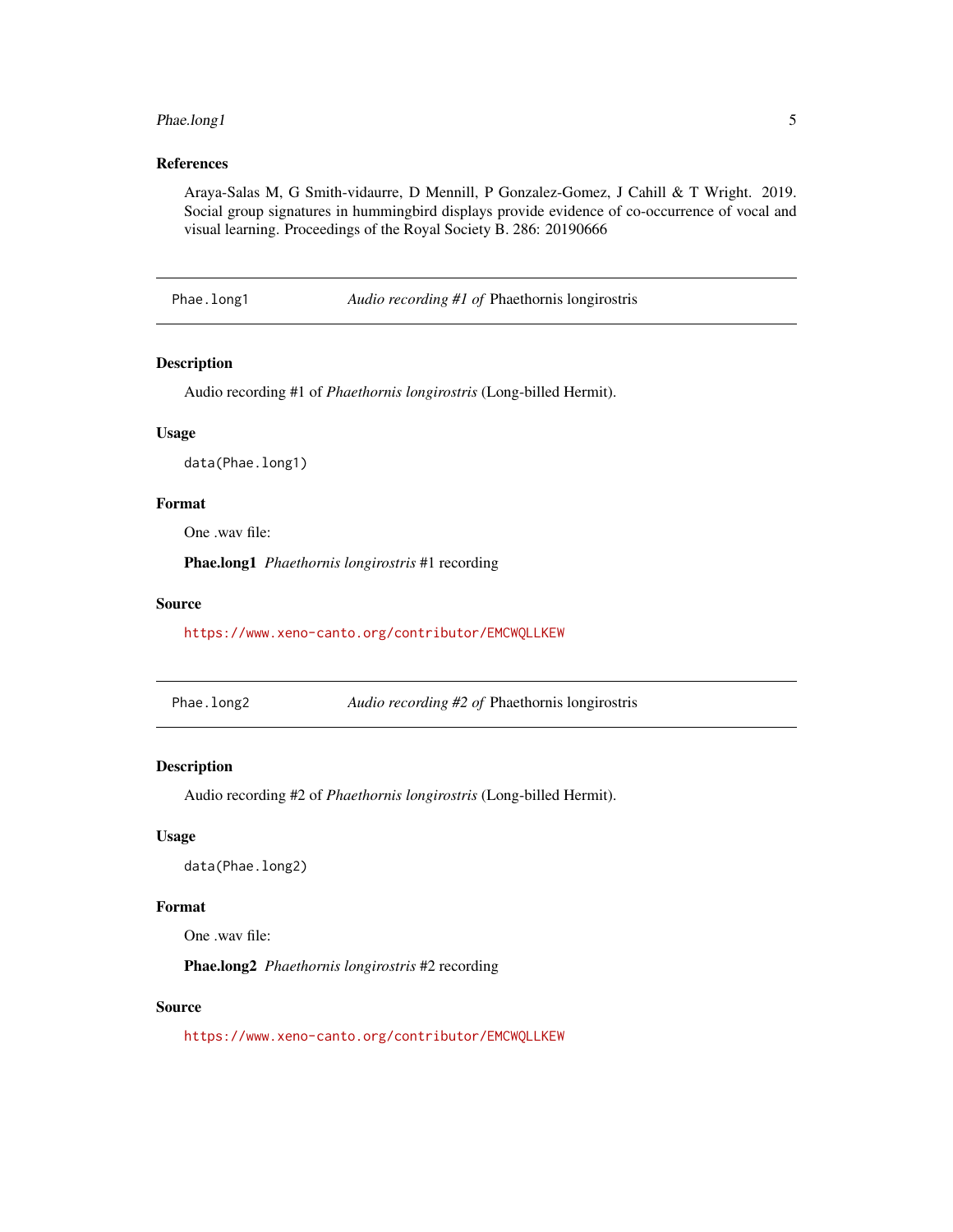<span id="page-5-0"></span>

# Description

Audio recording #3 of *Phaethornis longirostris* (Long-billed Hermit).

# Usage

data(Phae.long3)

# Format

One .wav file:

Phae.long3 *Phaethornis longirostris* #3 recording

# Source

<https://www.xeno-canto.org/contributor/EMCWQLLKEW>

Phae.long4 *Audio recording #4 of* Phaethornis longirostris

# Description

Audio recording #4 of *Phaethornis longirostris* (Long-billed Hermit).

# Usage

data(Phae.long4)

# Format

One .wav file:

Phae.long4 *Phaethornis longirostris* #4 recording

# Source

<https://www.xeno-canto.org/contributor/EMCWQLLKEW>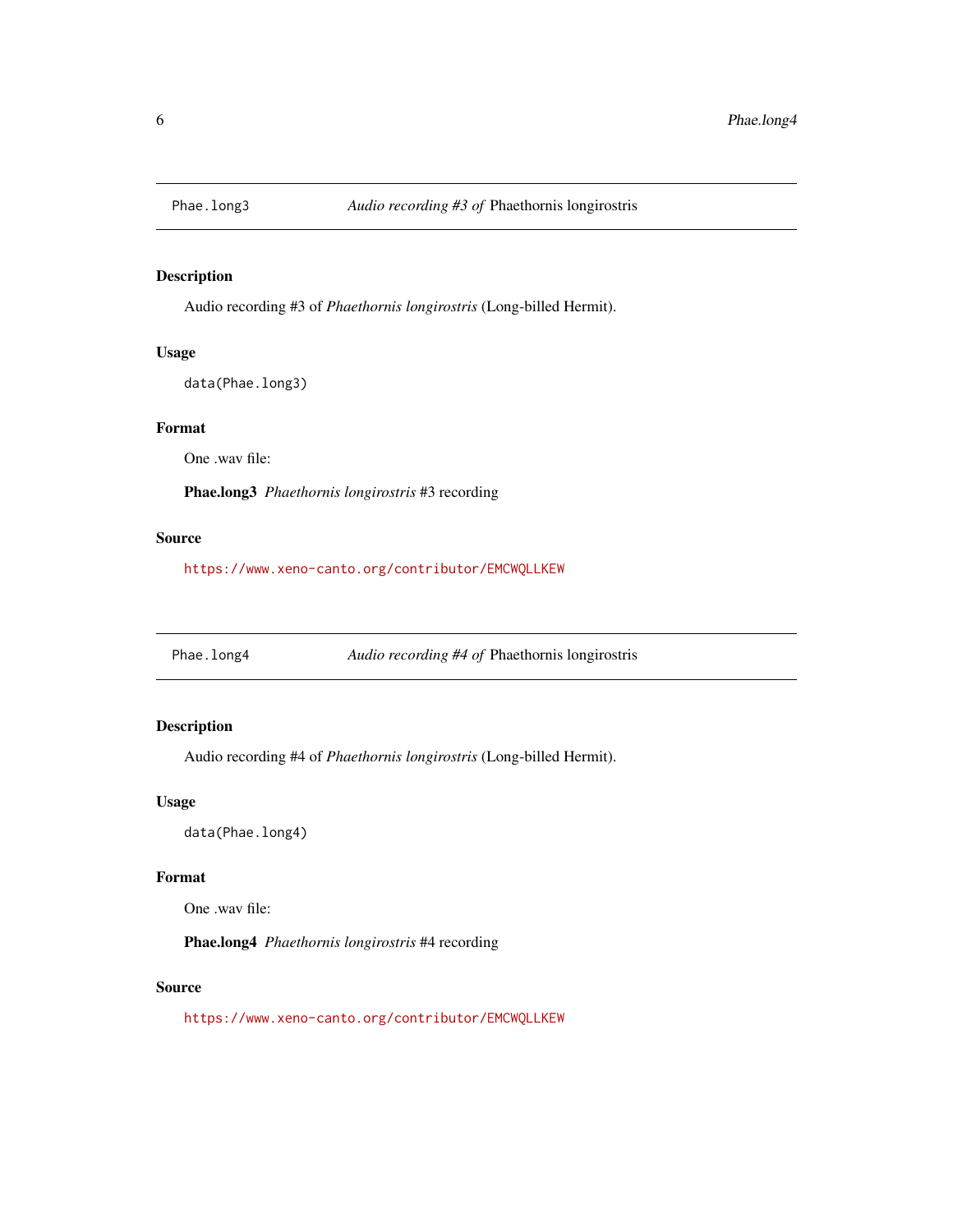<span id="page-6-0"></span>

# Description

'thyroptera.est' contains an *extented selection table* following the warbleR package object format. The data contains the annotations and wave objects of 32 Spix's disc-winged bats social calls from 8 individuals ('id' column) belonging to 4 social groups ('group' column). See Araya-Salas et al (2020) for more details. Can be used (among other things) to test for individual and group acoustic signatures.

# Usage

```
data(thyroptera.est)
```
#### Format

One object of class extended selection table (following warbleR package format) and data frame.

#### Details

Extended selection table of Spix's disc-winged bats (*Thyroptera*) social calls.

#### Source

Data used in Araya-Salas et al (2020)

#### References

Araya-Salas M, A Hernandez-Pinson, N Rojas, G Chaverri. 2020. Ontogeny of an interactive call-and-response system in Spix's disc-winged bats. Animal Behaviour.